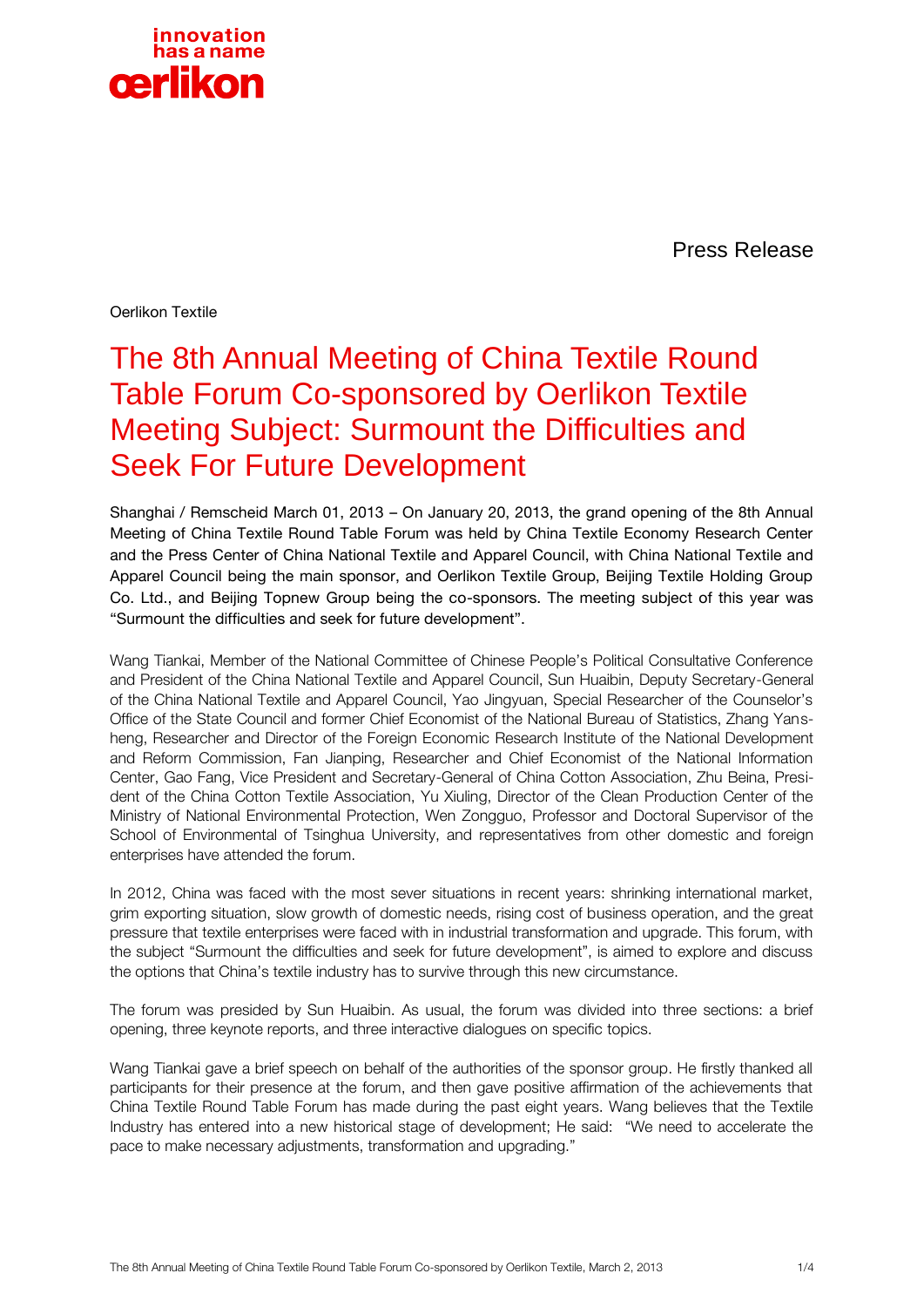

Yao Jingyuan talked about the Macroeconomic Situation and Relevant Policy of 2013. By comparing the statistics of the energy industry of coal, electricity, oil, etc. in 2012 with that of the previous years, Yao presented to the audience a comprehensive macroeconomic situation, and analyzed from the perspectives of exportation, investment, consumption, etc. the main reasons that lead to the downturn of China's economy. Yao believed that the economic situation of this year is more favorable than that of last year. He said according to the requirements of the Central Economic Work Conference, we should make use of the driving forces of both investment and consumption, investment more into the livelihood areas, and support the development of the real economy industries like the textile industry, maintaining the economy growth at a moderate speed and at the same time committed to the reform.

Gao Yong, Vice President and Secretary-General of China National Textile and Apparel Council, talked about the analysis and countermeasures of the economic situation of textile industry in 2013. Gao briefly reviewed the overall situation of the textile industry in 2012 and analyzed and evaluated the industrial economic situation accordingly. He pointed out that in the past year of 2012, although the growth rate of the textile industry slowed down, it still made benefit on the whole, and the exportation realized a slight increase. Gao predicated that the industrial trend of 2013 is going to be steady on the whole, with low growth at first and then followed by increases later. He said: "Due to the facts that the cost of production factors is comparatively high in China, there is a great gap between the price of the domestic cotton and that of the foreign cotton, our country's international competitiveness declines, etc., the exportation will still encounter with difficult situations; while with the growth of domestic needs and signs of recovery on the international market, we can expect the exportation to increase in the second half of 2013." At last, Gao emphasizes that China must adjust the industrial structure according to the requirements of the Twelfth Five Year Plan and its specifications on the Textile Industry to adapt to the changes on the overseas market.

Stefan Kroß, President of the Chemical Fiber Division of Oerlikon Textile, on behalf of the entire Oerlikon Textile Group, gave a speech about "How to Realize Sustainable Development of China's Textile Industry." He pointed out that the production capacity of China in manmade fiber production now takes up 60% of the world chemical fiber production capacity, while it is still faced with the challenges of rising costs of raw materials and labors. China's chemical fiber shall development in the direction of high quality and efficiency in the future, and trends like this also provide basis and opportunity for Oerlikon Textile Group. The Manmade Fibers Division of Oerlikon Textile emphasizes on developing green products (esave) and technologies featuring high efficiency, low energy consumption and low emission according to the needs of customers, especially the Chinese customers. Early in the year of 2007, the Manmade Fibers Division has developed the newest WINGS POY winding machine, of which the sale amount has exceeded more ten thousand by now. Compared with the previous system, the new winding machine has a better performance, takes up less space, produces less silk waste, and consumes less energy with even lower labor cost. He said: "It is because Oerlikon continuously adjusts its strategies according to situations of China's textile industry with active innovation spirit. This is why Oerlikon can realize sustainable development on China's market, the largest market in the world." What's more, Kroß also mentioned that as Oerlikon Group is making material adjustment to strip the Natural Fiber and Components Division. Within the three interactive dialogues the experts talked about the following three topics:

Topic One: The Situations on the Domestic and International Markets and the Countermeasures.

Topic Two: Cotton Market and Policy.

Topic Three: Environment and Ecologic Construction.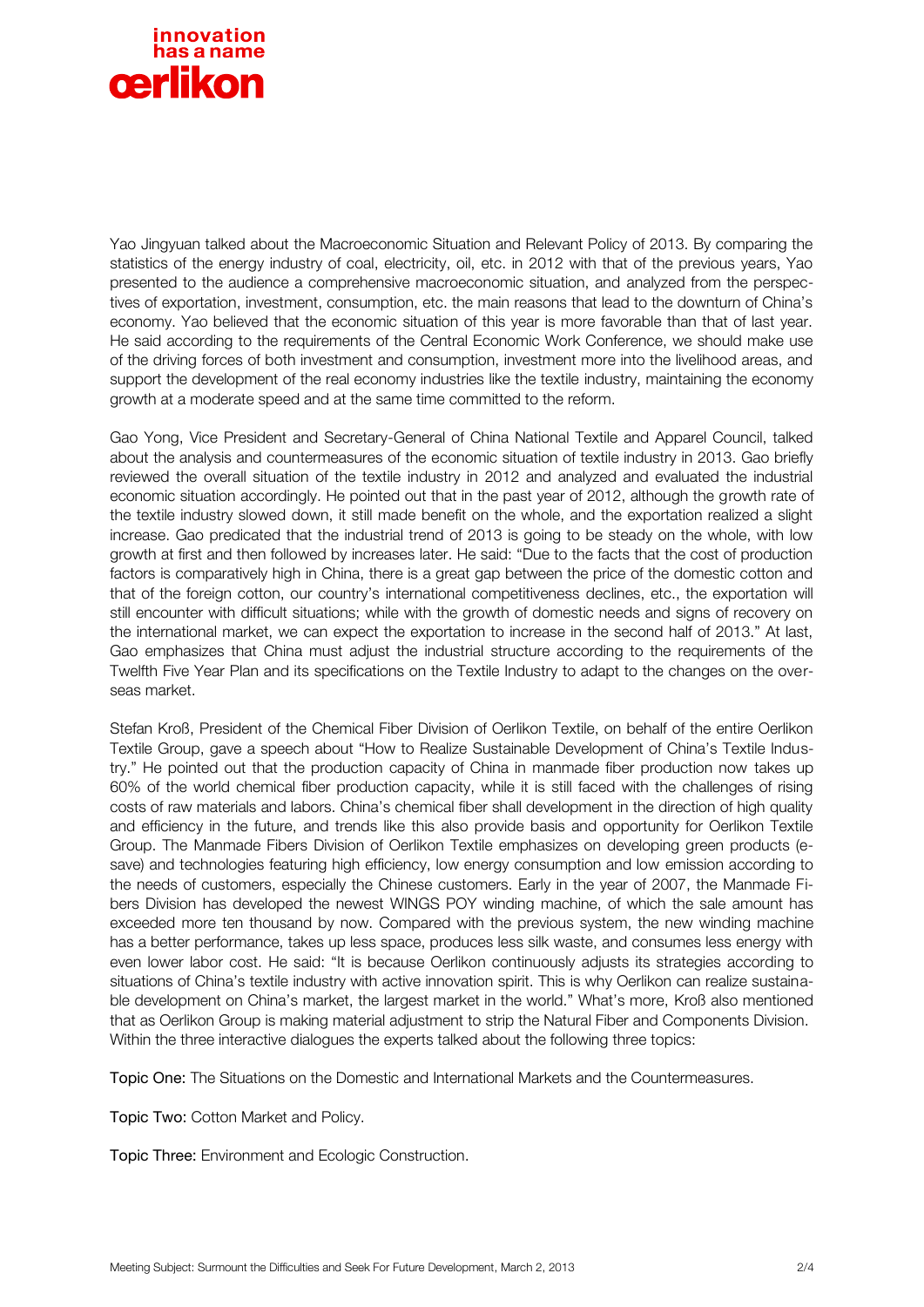

In each topic discussion, the authorities and experts discussed with each other on the hot topics of changes of situations on the domestic and international markets and the countermeasures, the domestic sales situation, situation of the raw materials, the need to transform the textile industry, new turning points appearing in the textile industry, strategies for textile enterprises to cope with the changes, environment and ecologic construction, etc. opening the thinking space full of challenges for the development of textile industry in the new year.

It was an open discussion and for the first time the experts were asking the government and the authorities to focus on energy topics in the textile industry.



Fig. 1: The 8th Annual Meeting of China Textile Round Table Forum.

Fig. 2: Stefan Kroß, President of the Chemical Fiber Division of Oerlikon Textile, gave a speech about "How to Realize Sustainable Development of China's Textile Industry."

Fig. 3: Gao Yong, Vice President and Secretary-General of China National Textile and Apparel Council, talked about the analysis and countermeasures of the economic situation of textile industry in 2013.